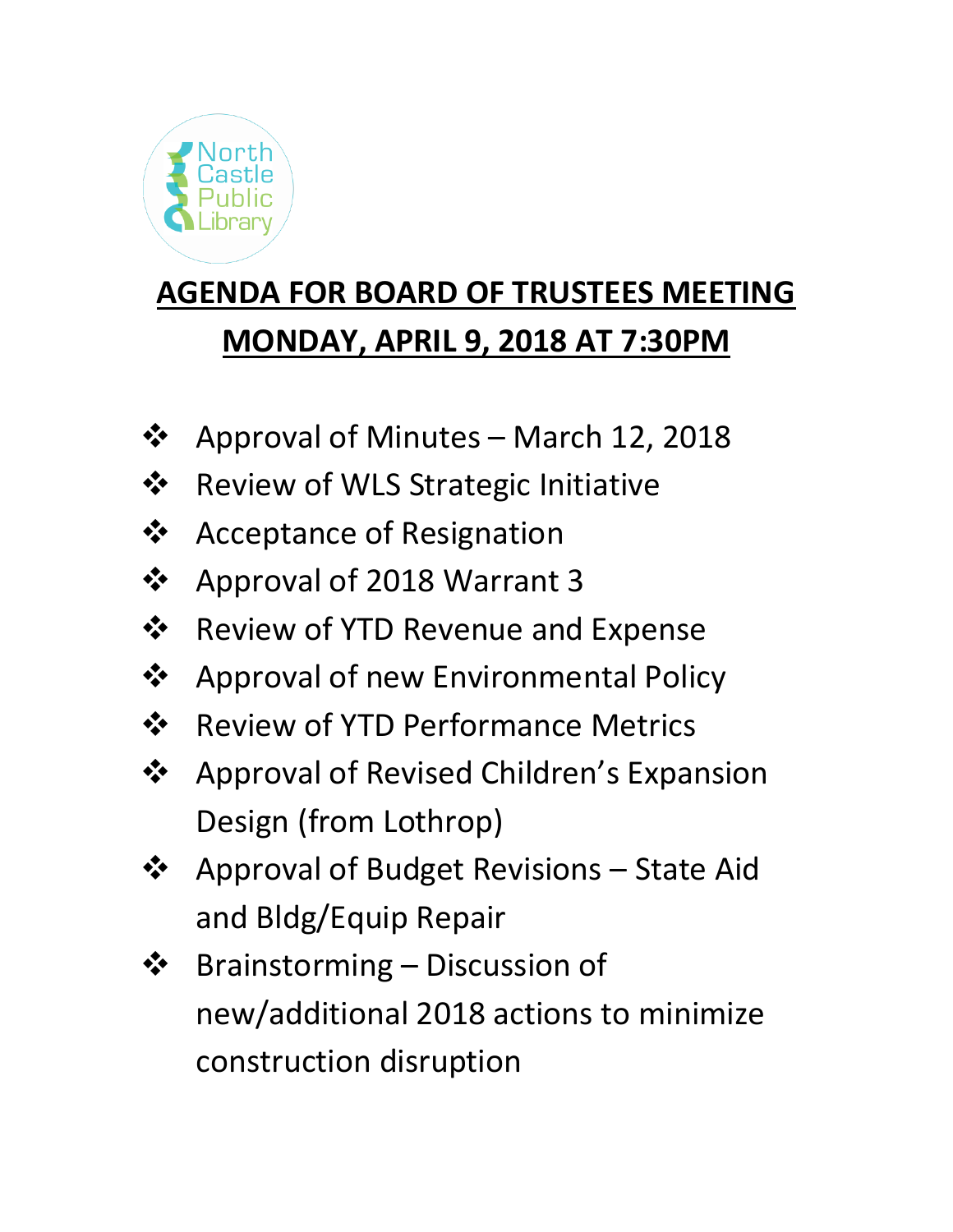## **North Castle Public Library**

#### **Library Board of Trustee Minutes – April 9, 2018**

Sean Ryan called meeting to order at 7:35 PM

#### **In attendance:**

**Trustees:** Stephanie Paul, Lisa Meyer Chorne, Jeanne Lapsker and Sean Ryan

**Library:** Edie Martimucci

**Friends:** Marilyn Heimerdinger

**Town Liaison**: Barry Reiter

#### **Key Votes/Review**

- **Approval of the Minutes for the March 12, 2018 NCPL Board of Trustees meeting.** Stephanie made motion to approve the minutes and Jeanne seconded. All were in favor.
- **Review of proposed WLS strategic initiative** 3 components: (1) solution incubator, (2) institutionalize best of breed sharing and (3) staff development. Major focus on addressing the need for equitable, household-based digital inclusion to support the WLS mission of providing seamless access to library services throughout Westchester County.
- **Acceptance of Gabrielle Madera's resignation** effective Friday, May 18, 2018. Jeanne made the motion to approve and Stephanie seconded. All were in favor.
- **NCPL 2017 Warrant 3** (AP GL Report). Total expenses included in 2018 Warrant 3 are \$50,960.62 of which the Friends are paying \$12,093.39. Thank yo Friends for your continuing support!!! The March Baker & Taylor invoice for books was paid from the Isabelle Brinkman Fund - all of these books have been labeled to reflect this funding. Scott Stopnik has reviewed all invoices in this warrant and supports its approval. Thank you, Scott!!! Thanks also to Abbas Sura and Kieya Glaze for their financial support of NCPL!!! Lisa made the motion to approve and Jeanne seconded. All were in favor.
- **Review of NCPL 2018 YTD Revenue & Expense Reports** (thru April 6, 2018). NCPL YTD financial results remain strong. Significant progress has been made on the renovation of the new YA Room and the Friends' Gallery. Is completed. Thank you to Steve Gallo for his leadership on these projects!
- **Approval of the new NCPL Environmental Policy** Implementation of an environmental policy committing NCPL to reduce its environmental footprint and and to promote environmental stewardship at all organizational levels. Many thanks to Edie who created this policy as part of her work to have NCPL certified as part of the NYS Green Initiative!!! Lisa made the motion and Jeanne seconded. All were in favor.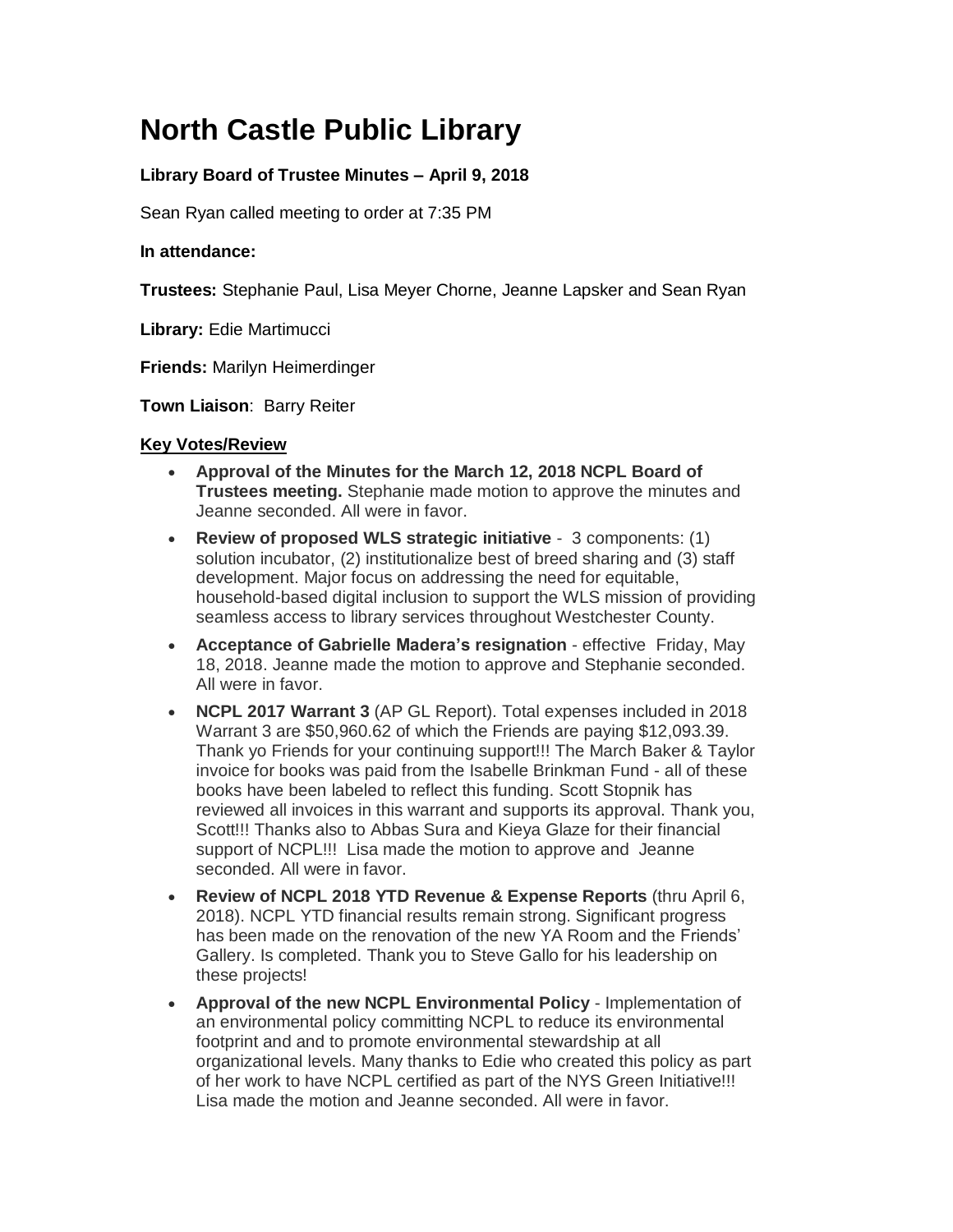- **Approval of the revised Lothrop design for the Armonk Children's Expansion** - downsize children's room project to 530 square feet of total usable space to control costs. Jeanne made the motion and Stephanie seconded. All were in favor.
- **Approval to add \$120,000 in state aide to revenue line**  Stephanie made the motion and Jeanne seconded. All were in favor.
- **Review of our performance metrics** March performance metrics were discussed. Armonk performance has been impacted significantly due to the combination of understaffing and construction disruption. North White Plains performance remains strong – thank you to Susan Grieco!!! Thank you also to Virginia Garcia for all her work on performance metrics!!!
- **Youth Services Personnel Strategy Discussion** Discussed suggestions to address youth services staffing on a structural level. Approved motion to request civil service list for Assistant Library Director ll focusing on Youth Services. Jeanne made the motion and Stephanie seconded motion. All were in favor.
- **Brainstorming Session identify actions to minimize the impact on Edie and her team during renovation and construction.** The following suggestions were made:
- **•** rent space in off-site facility like a houses of worship or business
- **•** moveable or immobile book mobile or other structure stationed in library or other parking lot
- mini-libraries throughout town such as in town parks, town facilities or businesses
- **•** programming at local houses of worship or businesses, such as holding book club on second floor of Decicco's, Sir John's Plaza, Hergenhan Recreation Center
- **•** speak to Chamber of Commerce about possible spaces
- **•** promote and/or enhance virtual library
- provide buses from North White to Armonk branch

The meeting was adjourned at 8:55 PM. Our next meeting will be at 7:30pm on May 14, 2018.

Respectfully submitted by,

Lisa Meyer Chorne

**Secretary**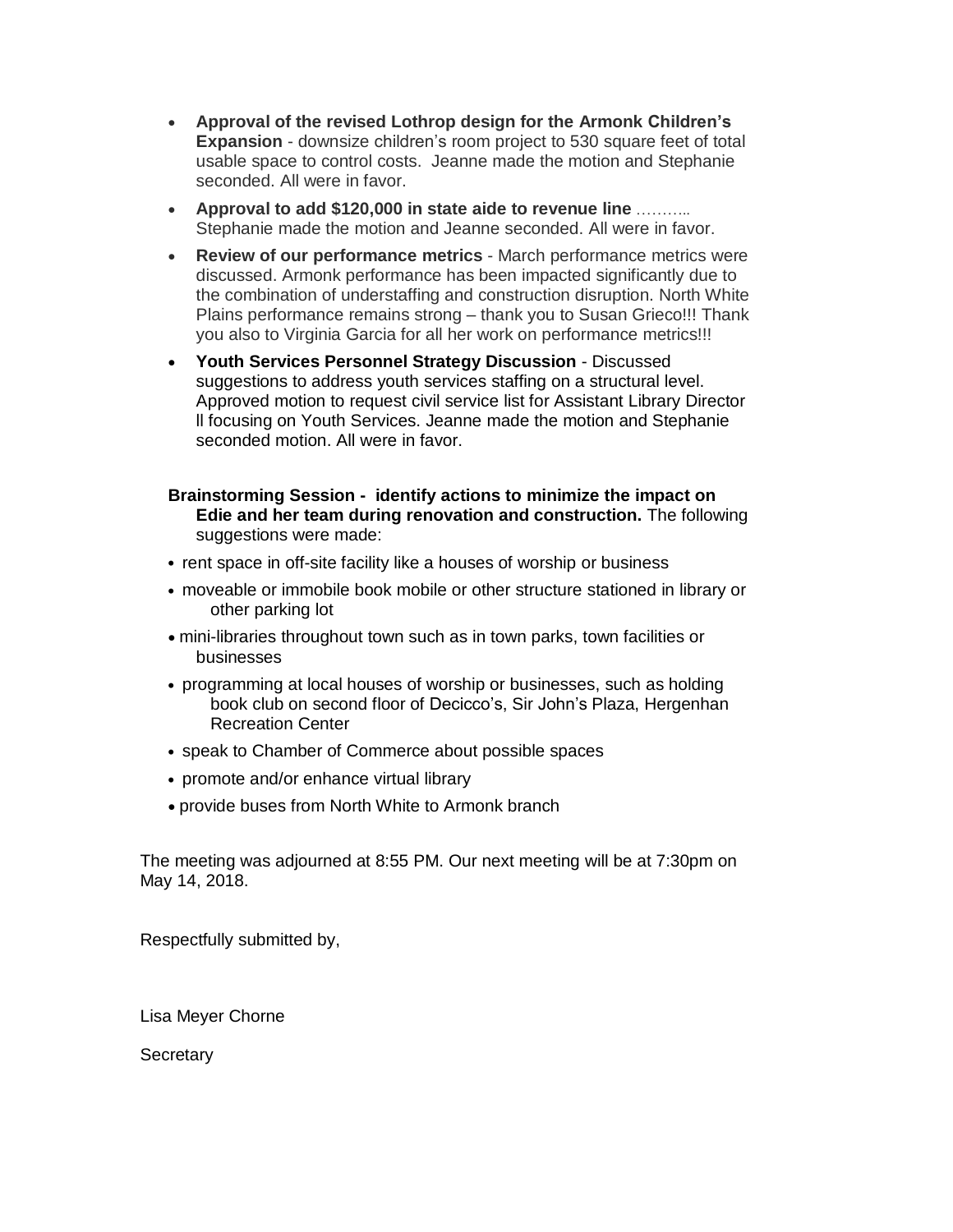

### **Environmental Policy**

North Castle Public Library is committed toreducing our environmental footprint and promoting environmentalstewardshipatalllevelsofourorganization.Ourgoalistominimize ourorganization's impact and maximize future generations' ability to live, work, and play in ourshared natural environment, with equal access to clean air, clean water, and natural resources. We will strive to minimize pollution and waste, conserve energy and water, protect habitat, support renewable energy resources, buy environmentally friendly products, and encourage environmentally preferable transportation. These efforts will extend to contractor and supplier relationships. We will encourage contractors and suppliers serving or otherwise acting on behalf of the organization to meet our standards of environmental performance.

Employee understanding, and involvement are essential to the implementation of this environmental policy. All employees will receive a copy of this policy and be educated about our company's efforts to improve our environmental performance. Employees at all levels of the organization will be involved in supporting our goals.

#### How Can We Help?

#### Energy

- We need to be mindful of the lights within the building and ensure that they are turned off when they are not in use. Additionally, we need to stay committed to using LED bulbs, and reduce the use of lights when daylight is sufficient.
- Employees should also ensure that they shut down all computers at the end of the business day.

Materials Management (Waste/Recycling & Purchasing)

- We need to make an effort to utilize our recycling bins and ensure that we are using them properly.
- Employees are also encouraged to bring in their own reusable cups to avoid the use of bottled water.
- Employees should also be mindful of their paper usage and try to reuse paper whenever possible.

#### Transportation

• Employees should also be mindful during their commute to work and participate in fuel- efficient driving practices. Some examples of these practices include: avoiding aggressive driving, driving at a steady speed limit, and avoiding idling your vehicle.

#### Land Use

• Employees should help keep the parking lot clear of litter and ensure that they are using the bins for recycling and waste located outside.

#### Water

• Employees should also make sure that they turn off faucets properly and report any leaks.